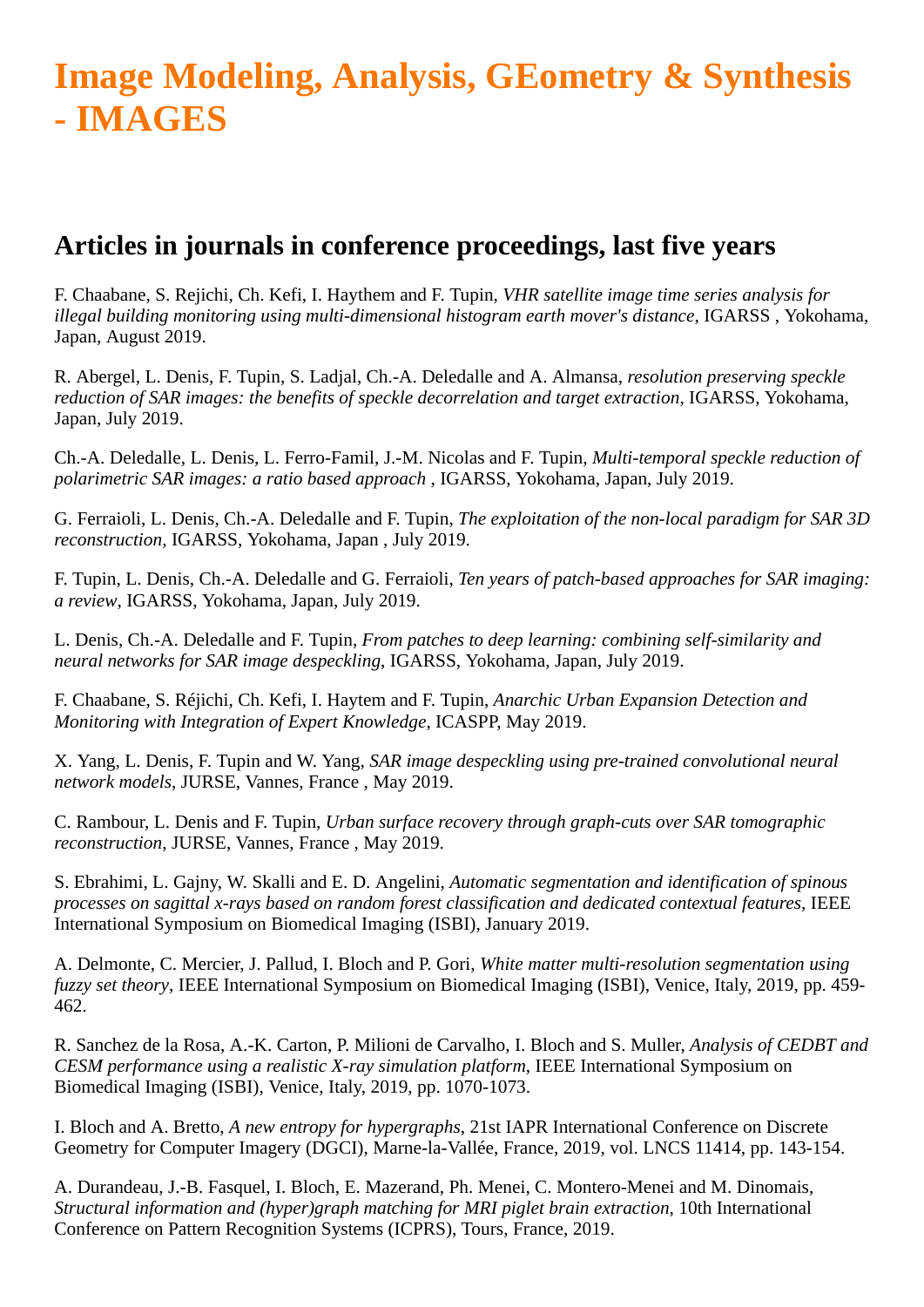P. Roussillon, J.-M. Thiery, I. Bloch et P. Gori, *Appariement difféomorphique robuste de faisceaux neuronaux*, GRETSI, Lille, France, 2019.

I. Trimeche, F. Rossant, I. Bloch et M. Pâques, *Segmentation et caractérisation des bifurcations artérielles rétiniennes dans des images 2D d'optique adaptative*, GRETSI, Lille, France, 2019.

I. Trimeche, F. Rossant, I. Bloch et M. Pâques, *Segmentation of retinal arterial bifurcations in 2D adaptive optics ophtalmoscopy images*, IEEE International Conference on Image Processing, Taipei, Taiwan, 2019.

V. Couteaux, O. Nempont, G. Pizaine and I. Bloch, *Towards Interpretability of Segmentation Networks by analyzing DeepDreams*, iMIMIC Workshop at MICCAI 2019: Interpretability of Machine Intelligence in Medical Image Computing, Shenzhen, China, 2019.

C. Tor-Diez, Ch.-H. Pham, H. Meunier, S. Faisan, I. Bloch, N. Bednarek, N. Passat and F. Rousseau, *Evaluation of Cortical Segmentation Pipelines on Clinical Neonatal MRI Data*, IEEE International Engineering in Medicine and Biology Conference (EMBC), Berlin, Germany, 2019.

G. Franchi, E. Aldea, S. Dubuisson and I. Bloch, *Crowd Behaviour Characterization for Scene Tracking* , IEEE International Conference on Advanced Video and Signal-based Surveillance (AVSS), Taipei, Taiwan, 2019.

S. Blusseau, Y. Zhang, S. Velasco-Forero, I. Bloch and J. Angulo, *Pruning neural networks thanks to morphological layers*, 15th International Congress for Stereology and Image Analysis , Aarhus, Denmark, 2019, pp. 17.

S. Velasco-Forero, B. Ponchon, S. Blusseau, J. Angulo and I. Bloch, *On approximating mathematical morphology operators via deep learning techniques*, 15th International Congress for Stereology and Image Analysis , Aarhus, Denmark, 2019, pp. 51.

G. La Barbera, I. Bloch, G. Barraza, C. Adamsbaum and P. Gori, *Robust Segmentation of Corpus Callosum in Multi-Scanner Pediatric T1-w MRI using Transfer Learning*, Human Brain Mapping, Rome, Italy, 2019.

S. Rousseau, C. Mercier, P. Gori, I. Bloch and T. Boubekeur, *QFib: Fast and Accurate Compression of White Matter Tractograms*, Human Brain Mapping, Rome, Italy, 2019.

C. Muller, A. Delmonte, P. Meignan, Q. Peyrot, A. Virzi, L. Berteloot, D. Grevent, Th. Blanc, P. Gori, N. Boddaert, I. Bloch and S. Sarnacki, *Nervous System Exploration Using Tractography To Enhance Pelvic Surgery*, Surgetica, Rennes, France, 2019.

B. Ponchon, S. Velasco-Forero, S. Blusseau, J. Angulo and I. Bloch, *Part-Based Approximations for Morphological Operators Using Asymmetric Auto-encoders*, 14th International Symposium on Mathematical Morphology (ISMM), Saarbr\"ucken, Germany, 2019, vol. LNCS 11564, pp. 323-334.

Y. Zhang, S. Blusseau, S. Velasco-Forero, I. Bloch and J. Angulo, *Max-Plus Operators Applied to Filter Selection and Model Pruning in Neural Networks*, 14th International Symposium on Mathematical Morphology (ISMM), Saarbr\"ucken, Germany, 2019, vol. LNCS 11564, pp. 310-322.

A. Goy, M. Aiguier and I. Bloch, *Max-Plus Operators Applied to Filter Selection and Model Pruning in Neural Networks*, 14th International Symposium on Mathematical Morphology (ISMM), Saarbr\"ucken, Germany, 2019, vol. LNCS 11564, pp. 16-28.

C. Tor-Diez, S. Faisan, L. Mazo, N. Bednarek, H. Meunier, I. Bloch, N. Passat and F. Rousseau, *Multilabel, Multiscale Topological Transformation for Cerebral MRI Segmentation Post-processing*, 14th International Symposium on Mathematical Morphology (ISMM), Saarbr\"ucken, Germany, 2019, vol. LNCS 11564, pp. 471-482.

S. Blusseau, S. Velasco-Forero, J. Angulo and I. Bloch, *Tropical and morphological operators for signals on graphs*, IEEE International Conference on Image Processing (ICIP), Athens, Greece, October 2018, pp. 1198-1202.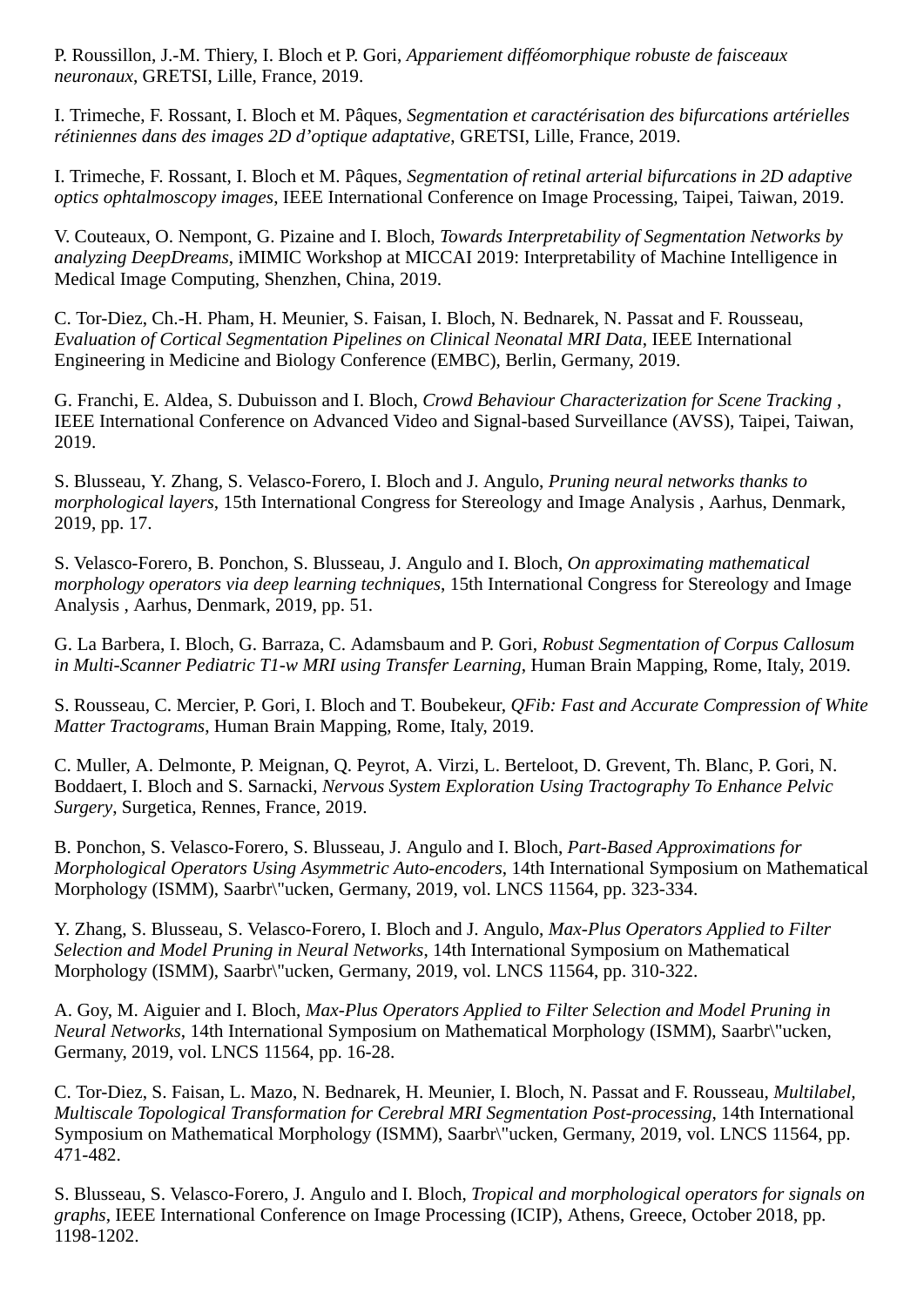M. Fondin, P. Gori, C. Adamsbaum et I. Bloch, *Segmentation automatique des ovaires et des follicules en IRM pour le calcul de la volumétrie ovarienne et le comptage folliculaire*, Journées Francophones de Radiologique Diagnostique et Interventionnelle (JFR), Paris, , Octobre 2018, pp. 952.

X. Yang, Y. Gousseau, H. Maître and Y. Tendero, *A fast algorithm for occlusion detection and removal*, IEEE 25th Int. Conf on Image Processing, ICIP 2018, Athens, Greece, October 2018, pp. 2505-2509 [\[PDF\]](http://biblio.telecom-paristech.fr/cgi-bin/download.cgi?id=18421).

Ch.-A. Deledalle, L. Denis and F. Tupin, *MULOG: A GENERIC VARIANCE-STABILIZATION APPROACH FOR SPECKLE REDUCTION IN SAR INTERFEROMETRY AND SAR POLARIMETRY*, IGARSS, Valencia, Spain, July 2018 [\[hal-01860246\]](http://hal-institut-telecom.archives-ouvertes.fr/hal-01860246).

C. Rambour, L. Denis, F. Tupin, J.-M. Nicolas and H. Oriot, *SAR TOMOGRAPHY OF URBAN AREAS: 3D [REGULARIZED INVERSION IN THE SCENE GEOMETRY](http://hal-institut-telecom.archives-ouvertes.fr/hal-01860253)*, IGARSS, Valencia, Spain, July 2018 [hal-01860253].

W. Zhao, Ch.-A. Deledalle, L. Denis, H. Maître, J.-M. Nicolas and F. Tupin, *RABASAR: A FAST RATIO BASED MULTI-TEMPORAL SAR DESPECKLING*, IGARSS, Valencia, Spain, July 2018 [\[hal-01860257\].](http://hal-institut-telecom.archives-ouvertes.fr/hal-01860257)

Ch. Liu, R. Abergel, Y. Gousseau and F. Tupin, *A LINE SEGMENT DETECTOR FOR SAR IMAGES WITH CONTROLLED FALSE ALARM RATE*, IGARSS, Valencia, Spain, July 2018 [\[hal-01860265\].](http://hal-institut-telecom.archives-ouvertes.fr/hal-01860265)

M. Aiguier and I. Bloch, *Dual Logic Concepts based on Mathematical Morphology in Stratified Institutions: Applications to Spatial Reasoning*, World Congress and School on Universal Logic (UNILOG 2018), Vichy, France, June 2018.

C. Agon, M. Andreatta, J. Atif, I. Bloch and P. Mascarade Relano, *Musical Descriptions based on Formal Concept Analysis and Mathematical Morphology*, 23rd International Conference on Conceptual Structures (ICCS), Edinburgh, UK, June 2018, vol. LNAI 10872, pp. 105-119.

H. Maître, *Peut-on mesurer la beauté d'une photo ?*, RFIA, Marne La Vallée, Juin 2018 [\[PDF\]](http://biblio.telecom-paristech.fr/cgi-bin/download.cgi?id=17891).

C. Muller, A. Virzi, J.-B. Marret, E. Mille, L. Berteloot, P. Gori, Th. Blanc, D. Grevent, F. Bargy, N. Boddaert, I. Bloch and S. Sarnacki, *3D patient specific models from MRI segmentation and tractography to enhance surgery planning of pelvic tumors and malformations*, 19th European Congress of Pediatric Surgery, Paris, France, June 2018.

E. Mille, C. Muller, A. Virzi, P. Gori, J.-B. Marret, L. Berteloot, D. Grevent, Th. Blanc, N. Boddaert, I. Bloch and S. Sarnacki, *Appraisal of sacral nerve injury by pelvic neurotractography after robotic surgery for a sacral neurofibroma in a 12 years old girl*, 19th European Congress of Pediatric Surgery, Paris, France, June 2018.

C. Muller, A. Virzi, J.-B. Marret, E. Mille, C. Cretolle, P. Gori, L. Berteloot, D. Grevent, Th. Blanc, N. Boddaert, I. Bloch and S. Sarnacki, *Analysis of the sacral plexus anatomy using diffusion tensor MRI based neurotractography, according to spinal dysraphism, sacral anomaly and type of anorectal malformation*, 19th European Congress of Pediatric Surgery, Paris, France, June 2018.

C. Tor-Diez, N. Passat, I. Bloch, S. Faisan, N. Bednarek et F. Rousseau, *Une approche par patchs, multiatlas, itérative pour la segmentation du cortex cérébrale en IRM néonatale*, Reconnaissance des Formes, Image, Apprentissage et Perception, Marne-la-Vallée, France, Juin 2018.

E. Puybareau, Y. Xu, J. Chazalon, I. Bloch et Th. GÉraud, *Segmentation des hyper-intensités de la matière blanche en quelques secondes à l'aide d'un réseau de neurones convolutif et de transfert d'apprentissage*, Reconnaissance des Formes, Image, Apprentissage et Perception, Marne-la-Vallée, France, Juin 2018.

E. Colin Koeninger, J.-M. Nicolas, B. Pinel-Puysségur, J. M. Lagrange et F. Janez, *Visualisation des changements sur séries temporelles radar : méthode REACTIV évaluée à l'échelle mondiale sous Google Earth Engine*, CFPT 2018, Marne la Vallée, Juin 2018.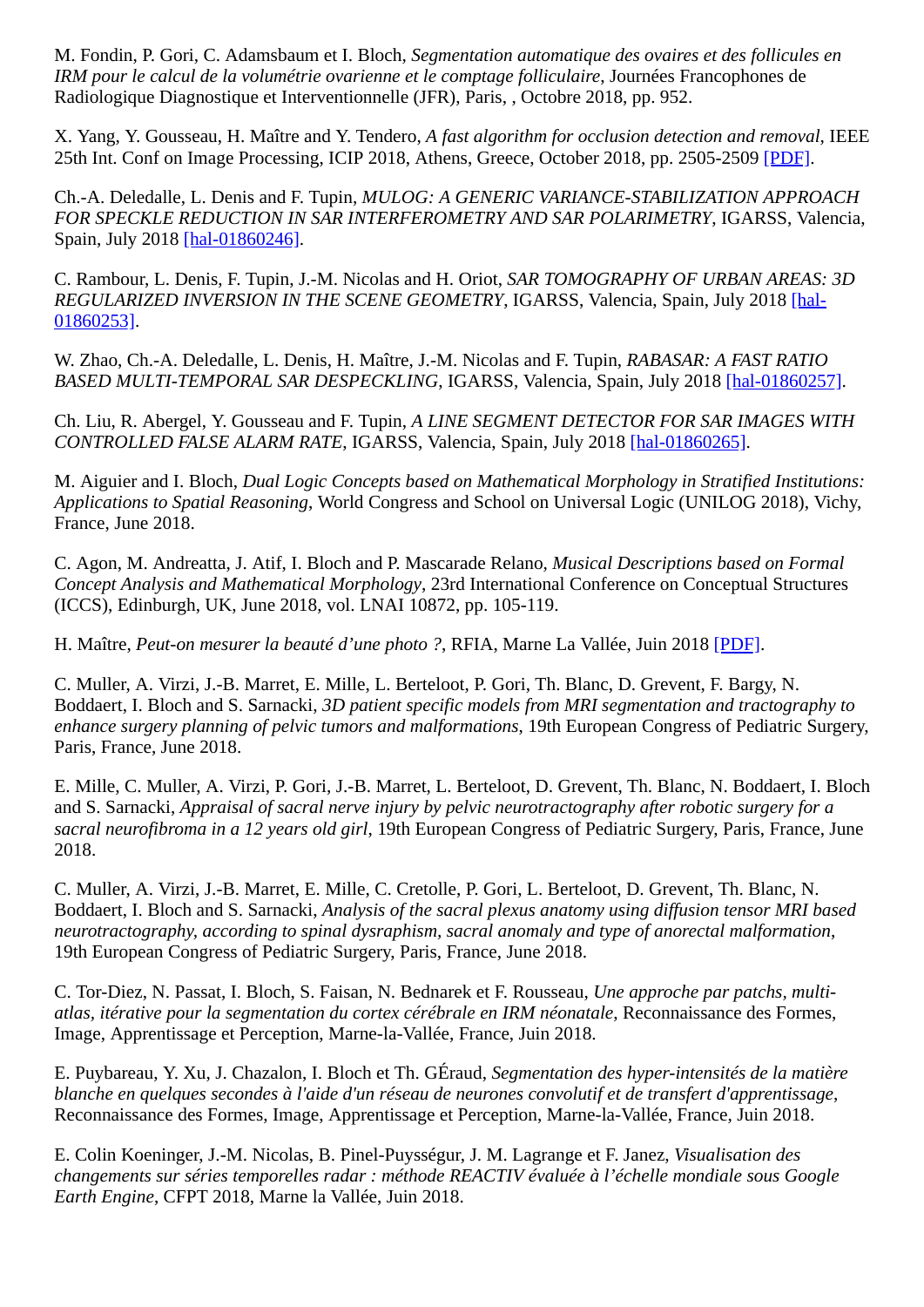Ch.-A. Deledalle, L. Denis and F. Tupin, *Speckle reduction in PolSAR by multi-channel variance stabilization and Gaussian denoising: MuLoG*, EUSAR, Aachen, Germany, June 2018 [\[hal-01860234\].](http://hal-institut-telecom.archives-ouvertes.fr/hal-01860234)

A. Reshef, C. Riddell, Y. Tousset, S. Ladjal and I. Bloch, *Direct backprojection-filtration formula for regionof-interest imaging with few additional projections*, Fifth International Conference on Image Formation in X-Ray Computed Tomography , Salt Lake City, Utah, USA, May 2018.

A. Reshef, T. Nikoukhah, C. Riddell, Y. Tousset, S. Ladjal and I. Bloch, *Region-of-interest imaging with differentiated backprojection and angularly subsampled complementary sinograms* , Fifth International Conference on Image Formation in X-Ray Computed Tomography , Salt Lake City, Utah, USA, May 2018.

I. Ciril, J. Darbon and Y. Tendero, *A Simple and Exact Algorithm to Solve l1 Linear Problems: Application to the Compressive Sensing Method*, Proceedings of the 13th International Joint Conference on Computer Vision, Imaging and Computer Graphics Theory and Applications; VISAPP, Fuchal, Portugal, January 2018, vol. 4, pp. 54-62, ISBN 978-989-758-290-5 [\[DOI 10.5220/0006624600540062\]](http://dx.doi.org/10.5220/0006624600540062).

R. Daudt, B. Le Saux, A. Boulch and Y. Gousseau, *Urban Change Detection for Multispectral Earth Observation Using Convolutional Neural Networks*, IGARSS 2018, Valence, Espagne, January 2018.

R. Sanchez de la Rosa, A.-K. Carton, P. Milioni de Carvalho, Z. Li, S. Muller and I. Bloch, *Preliminary study of CEDBT and CESM performances using simulated analytical contrast uptakes*, IEEE 15th International Symposium on Biomedical Imaging (ISBI), Washington D.C., USA, 2018, pp. 792-795.

S. Blusseau, I. Bloch, Y. Gousseau, J. Angulo and S. Velasco-Forero, *Mathematical morphology on tensor images for fiber enhancement*, SIAM Conference on Imaging Science, Bologna, Italy, 2018.

A. Delmonte, I. Bloch, D. Hasboun, C. Mercier, J. Pallud and P. Gori, *Segmentation of White Matter Tractograms Using Fuzzy Spatial Relations*, Human Brain Mapping (OHBM), Singapore, 2018.

G. Sileno, I. Bloch, J. Atif and J.-L. Dessalles, *Computing Contrast on Conceptual Spaces*, International Workshop on Artificial Intelligence and Cognition, Palermo, Italy, 2018, pp. 11-25.

A. Virzi, P. Gori, C. Muller, E. Mille, Q. Peyrot, L. Berteloot, N. Boddaert, S. Sarnacki and I. Bloch, *Segmentation of pelvic vessels in pediatric MRI using a patch-based deep learning approach*, PIPPI MICCAI Workshop, Granada, Spain, 2018, vol. LNCS 11076, pp. 97-106.

A. Virzi, P. Gori, C. Muller, E. Mille, Q. Peyrot, L. Berteloot, N. Boddaert, S. Sarnacki and I. Bloch, *Segmentation of pelvic vessels in pediatric MRI using a patch based learning approach*, Journées Francophones de Radiologique Diagnostique et Interventionnelle (JFR), Paris, France, 2018, pp. 617.

C. Mercier, P. Gori, D. Rohmer, M.-P. Cani, T. Boubekeur, J.-M. Thiery and I. Bloch, *Progressive and Efficient Multi-Resolution Representations for Brain Tractograms*, Eurographics Workshop on Visual Computing for Biology and Medicine (VCBM), Granada, Spain, 2018, pp. 89-93.

S. Rousseau and T. Boubekeur, *Fast Lossy Compression of 3D Unit Vector Sets*, ACM SIGGRAPH Asia Technical Briefs, Bangkok, Thailande, December 2017 [\[PDF\]](https://perso.telecom-paristech.fr/boubek/papers/UVC/) [\[hal-01699313\]](http://hal-institut-telecom.archives-ouvertes.fr/hal-01699313).

V. Lucquin and T. Boubekeur, *SeamCut: Interactive Mesh Segmentation for Parameterization*, ACM SIGGRAPH Asia Technical Brief, Bangkok, Thailande, December 2017 [\[PDF\]](https://perso.telecom-paristech.fr/boubek/papers/SeamCut/) [\[hal-01699326\]](http://hal-institut-telecom.archives-ouvertes.fr/hal-01699326).

J.-M. Nicolas et R. Badeau, *Histoire de la transformée de Mellin*, GRETSI, Juan-Les-Pins, France, Septembre 2017 [\[PDF\]](http://biblio.telecom-paristech.fr/cgi-bin/download.cgi?id=16876).

J.-M. Nicolas, F. Tupin et H. Sportouche, *Distances entre lois de probabilités définies sur R+*, GRETSI 2017, Juan Les Pins, Septembre 2017.

Q. Hoarau, A. Breloy, G. Ginholac, A. Atto et J.-M. Nicolas, *Estimateur de Tyler régularisé dans le cas sous-déterminé. Application à la détection d'objets enfouis*, GRETSI 2017, Juan Les Pins, Septembre 2017.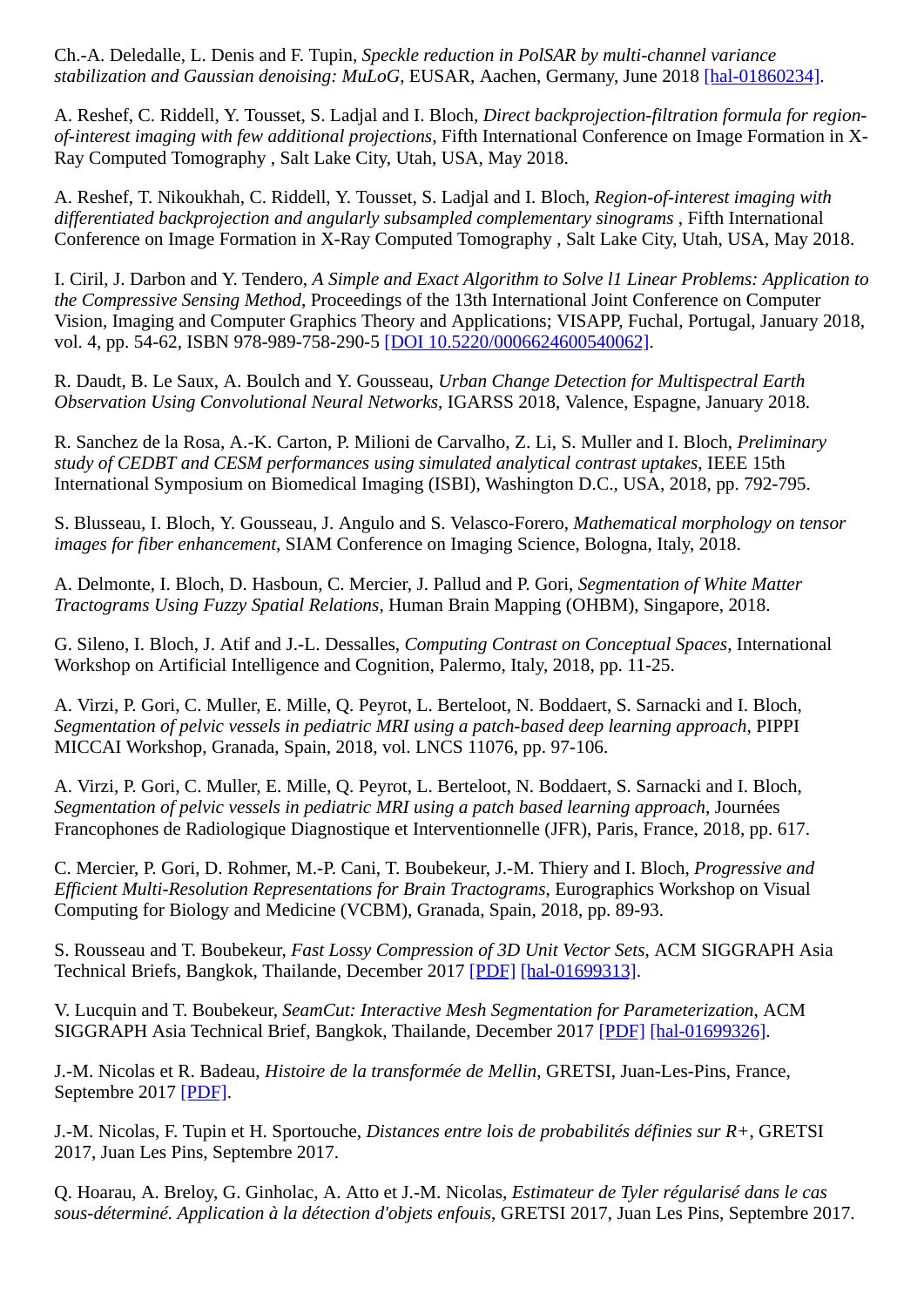G. Terrasse, J.-M. Nicolas et E. Trouvé, *Méthode de séparation de sources appliquée aux données géoradar*, GRETSI 2017, Juan Les Pins, Septembre 2017.

Th. T. Le, A. Almansa, Y. Gousseau and S. Masnou, *Motion-consistent video inpainting*, ICIP, September 2017 [\[https://hal.archives-ouvertes.fr/hal-01492536\]](http://hal-institut-telecom.archives-ouvertes.fr/https://hal.archives-ouvertes.fr/hal-01492536).

Q. Oliveau and H. Sahbi, *Transductive Attributes For Ship Category Recognition*, IEEE International Geoscience And Remote Sensing Symposium, Fort Worth, USA, September 2017.

W. Meiniel, P. Spinicelli, E. D. Angelini, A. Fragola, V. Loriette, F. Orieux, E. Sepulveda et J.-C. Olivo-Marin, *Accélération de la méthode de microscopie à illumination structurée à l'aide de l'acquisition comprimée*, GRETSI, Juan les Pins, France, Septembre 2017 [\[PDF\].](http://biblio.telecom-paristech.fr/cgi-bin/download.cgi?id=17350)

J. Preciozzi, M. González, A. Almansa and P. Musé, *JOINT DENOISING AND DECOMPRESSION: A PATCH-BASED BAYESIAN APPROACH*, ICIP 2017: IEEE International Conference on Image Processing, Beijing, China, September 2017 [\[PDF\]](http://biblio.telecom-paristech.fr/cgi-bin/download.cgi?id=17778) [\[hal-01493635\]](http://hal-institut-telecom.archives-ouvertes.fr/hal-01493635).

K. Kumar, P. Gori, B. Charlier, S. Durrleman, O. Colliot and Ch. Desrosiers, *White Matter Fiber Segmentation Using Functional Varifolds*, Workshop on Mathematical Foundations of Computational Anatomy, MFCA 2017, MICCAI Workshop, Québec, Canada, September 2017, vol. 10551, pp. 92 -- 100 [\[PDF\]](http://biblio.telecom-paristech.fr/cgi-bin/download.cgi?id=17791) [\[hal-01589649\].](http://hal-institut-telecom.archives-ouvertes.fr/hal-01589649)

N. Faraj, G.-S. Xia, J. Delon and Y. Gousseau, *A generic framework for the structured abstraction of images*, Proceedings of the Symposium on Non-Photorealistic Animation and Rendering. ACM, August 2017.

Th. T. Le, A. Almansa, Y. Gousseau et S. Masnou, *Inpainting vidéo préservant le mouvement*, GRETSI, Août 2017.

W. Meiniel, Y. Gan, J.-C. Olivo-Marin and E. D. Angelini, *A Sparsity-based simplification method for segmentation of spectral domain optical coherence tomography images*, SPIE, Wavelets and Sparsity XVII, San Diego, Etats-Unis, August 2017, vol. 10394 [\[PDF\]](http://biblio.telecom-paristech.fr/cgi-bin/download.cgi?id=17351) [\[DOI 10.1117/12.2274126\].](http://dx.doi.org/10.1117/12.2274126)

S. Lobry, L. Denis, F. Tupin and R. Fjortoft, *Double MRF for water classification in SAR images by joint detection and reflectivity estimation*, IGARSS, Fort Worth, USA, July 2017, pp. 2283-2286 [\[PDF\]](http://biblio.telecom-paristech.fr/cgi-bin/download.cgi?id=17008).

S. Lobry, F. Tupin and R. Fjortoft, *Unsupervised detection of thin water surfaces in SWOT images based on segment detection and connection*, IGARSS, Fort Worth, USA, July 2017, pp. 3720-3723 [\[PDF\]](http://biblio.telecom-paristech.fr/cgi-bin/download.cgi?id=17010).

M. Schmitt, F. Tupin and X. X. Zhu, *FUSION OF SAR AND OPTICAL REMOTE SENSING DATA - CHALLENGES AND RECENT TRENDS*, IGARSS, Fort-Worth, USA, July 2017.

S. Réjichi, F. Chaabane and F. Tupin, *COMPARISON BETWEEN PIXEL AND REGION BASED SITS ANALYSIS APPROACHES*, IGARSS, Fort-Worth, USA, July 2017.

R. Abergel, S. Ladjal, F. Tupin and J.-M. Nicolas, *A COMPLEX SPECTRUM BASED SAR IMAGE RESAMPLING METHOD WITH RESTRICTED TARGET SIDELOBES AND STATISTICS PRESERVATION*, IGARSS, Fort-Worth, USA, July 2017.

C. Rambour, L. Denis, F. Tupin, J.-M. Nicolas, H. Oriot, L. Ferro-Famil and Ch.-A. Deledalle, *SIMILARITY CRITERION FOR SAR TOMOGRAPHY OVER DENSE URBAN AREA*, IGARSS, Fort-Worth, USA, July 2017.

N. Bus and T. Boubekeur, *Double Hierarchies for Efficient Sampling in Monte Carlo Rendering* , ACM SIGGRAPH 2017 Talk Program, Los Angeles, July 2017 [\[PDF\].](http://perso.telecom-paristech.fr/~boubek/papers/DHS)

A. Kaiser, J. A. Ybanez Zepeda and T. Boubekeur, *Proxy Clouds for RGB-D Stream Processing: An Insight* , ACM SIGGRAPH 2017 Talk Program, Los Angeles, USA, July 2017 [\[PDF\]](http://perso.telecom-paristech.fr/~boubek/papers/ProxyClouds).

P. Riot, A. Almansa, Y. Gousseau and F. Tupin, *A Correlation-based Dissimilarity Measure for Noisy Patches*, SSVM 2017: International Conference on Scale Space and Variational Methods in Computer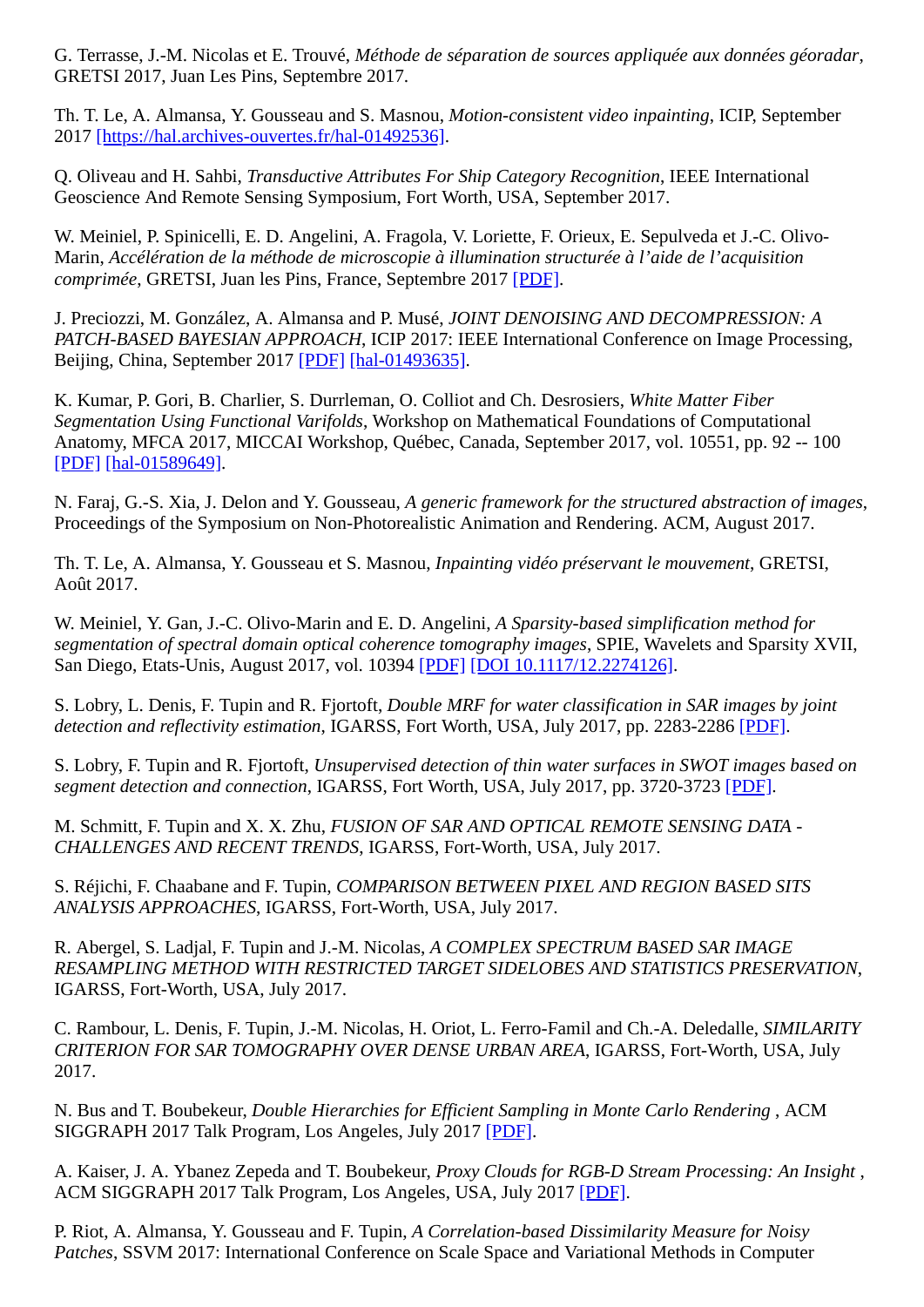[Vision, Kolding, Denmark, June 2017, vol. 10302, pp. 184--195 \[](http://dx.doi.org/10.1007/978-3-319-58771-4_15)[PDF\]](http://biblio.telecom-paristech.fr/cgi-bin/download.cgi?id=16881) [\[hal-01492429\]](http://hal-institut-telecom.archives-ouvertes.fr/hal-01492429) [DOI 10.1007/978-3-319-58771-4\_15].

E. Olivetti, G. Bertò, P. Gori, N. Sharmin and P. Avesani, *Comparison of distances for supervised segmentation of white matter tractography*, Pattern Recognition in Neuroimaging (PRNI), Toronto, Canada, June 2017 [\[PDF\]](https://hal.archives-ouvertes.fr/hal-01576573/file/1708.01440.pdf) [\[hal-01576573\]](http://hal-institut-telecom.archives-ouvertes.fr/hal-01576573) [\[DOI 10.1109/PRNI.2017.7981502\]](http://dx.doi.org/10.1109/PRNI.2017.7981502).

A. Kaiser, J. A. Ybanez Zepeda and T. Boubekeur, *Proxy Clouds for RGB-D Stream Processing: A preview*, EUROGRAPHICS Poster Program, Lyon, France, May 2017.

A.-M. Vintescu, F. Dupont, G. Lavoue, P. Memari and J. Tierny, *Conformal Factor Persistence for Fast Hierarchical Cone Extraction*, Eurographics, Lyon, France, April 2017 [\[hal-01508966\].](http://hal-institut-telecom.archives-ouvertes.fr/hal-01508966)

W. Meiniel, P. Spinicelli, E. D. Angelini, A. Fragola, V. Loriette, F. Orieux, E. Sepulveda and J.-C. Olivo-Marin, *Reducing data acquisition for fast Structured Illumination Microscopy using Compressed Sensing*, IEEE International Symposium on Biomedial Imaging, Melbourne, Australie, April 2017, pp. 32-35 [\[PDF\]](http://biblio.telecom-paristech.fr/cgi-bin/download.cgi?id=17349) [\[DOI 10.1109/ISBI.2017.7950461\].](http://dx.doi.org/10.1109/ISBI.2017.7950461)

I. Bloch, *Morphological links between formal concepts and hypergraphs*, International Symposium on Mathematical Morphology (ISMM 2017), Fontainebleau, France, March 2017, vol. LNCS 10225, pp. 16-27.

H. Urien, I. Buvat, N. F. Rougon, M. Soussan et I. Bloch, *Détection et segmentation de tumeurs cérébrales en imagerie hybride TEP-IRM*, Recherche en Imagerie et Technologies pour la Santé (RITS), Lyon, France, 2017, pp. 50.

H. Bertrand, M. Perrot, R. Ardon and I. Bloch, *Classification of MRI data using deep learning and Gaussian process-based model selection*, IEEE International Symposium on Biomedical Imaging, Melbourne, Australia, 2017, pp. 745-748.

A. Virzi, J.-B. Marret, C. Muller, L. Berteloot, N. Boddaert, S. Sarnacki and I. Bloch, *A new method based on template registration and deformable models for pelvic bones semi-automatic segmentation in pediatric MRI*, IEEE International Symposium on Biomedical Imaging, Melbourne, Australia, 2017, pp. 323-326.

T. Evain, X. Ripoche, J. Atif and I. Bloch, *Semi-automatic teeth segmentation in cone-beam computed tomography by graph-cut with statistical shape prior*, IEEE International Symposium on Biomedical Imaging, Melbourne, Australia, 2017, pp. 1197-1200.

I. Bloch, *Topological relations between bipolar fuzzy sets based on mathematical morphology*, International Symposium on Mathematical Morphology (ISMM 2017), Fontainebleau, France, 2017, vol. LNCS 10225, pp. 40-51.

H. Urien, I. Buvat, N. F. Rougon, M. Soussan and I. Bloch, *Brain lesion detection in 3D PET images using max-trees and a new spatial context criterion*, International Symposium on Mathematical Morphology (ISMM 2017), Fontainebleau, France, 2017, vol. LNCS 10225, pp. 455-466.

A. Reshef, C. Riddell, Y. Tousset, S. Ladjal et I. Bloch, *Reconstruction tomographique 2D : une nouvelle méthode de rétro-projection filtrée*, GRETSI, Juan-les-Pins, France, 2017 [\[hal-01587192\].](http://hal-institut-telecom.archives-ouvertes.fr/hal-01587192)

Y. Xu, Th. GÉraud et I. Bloch, *Segmentation d'IRM de cerveaux de nouveau-nés en quelques secondes à l'aide d'un réseau de neurones convolutif pseudo-3D et de transfert d'apprentissage*, GRETSI, Juan-les-Pins, France, 2017.

Y. Xu, Th. GÉraud and I. Bloch, *From neonatal to adult brain MR image segmentation in a few seconds using 3D-like fully convolutional network and transfer learning*, IEEE International Conference on Image Processing (ICIP), China, 2017, pp. 4417-4421.

H. Bertrand, R. Ardon, M. Perrot and I. Bloch, *Hyperparameter optimization of deep neural networks: combining Hperband with Bayesian model selection*, CAp, France, 2017.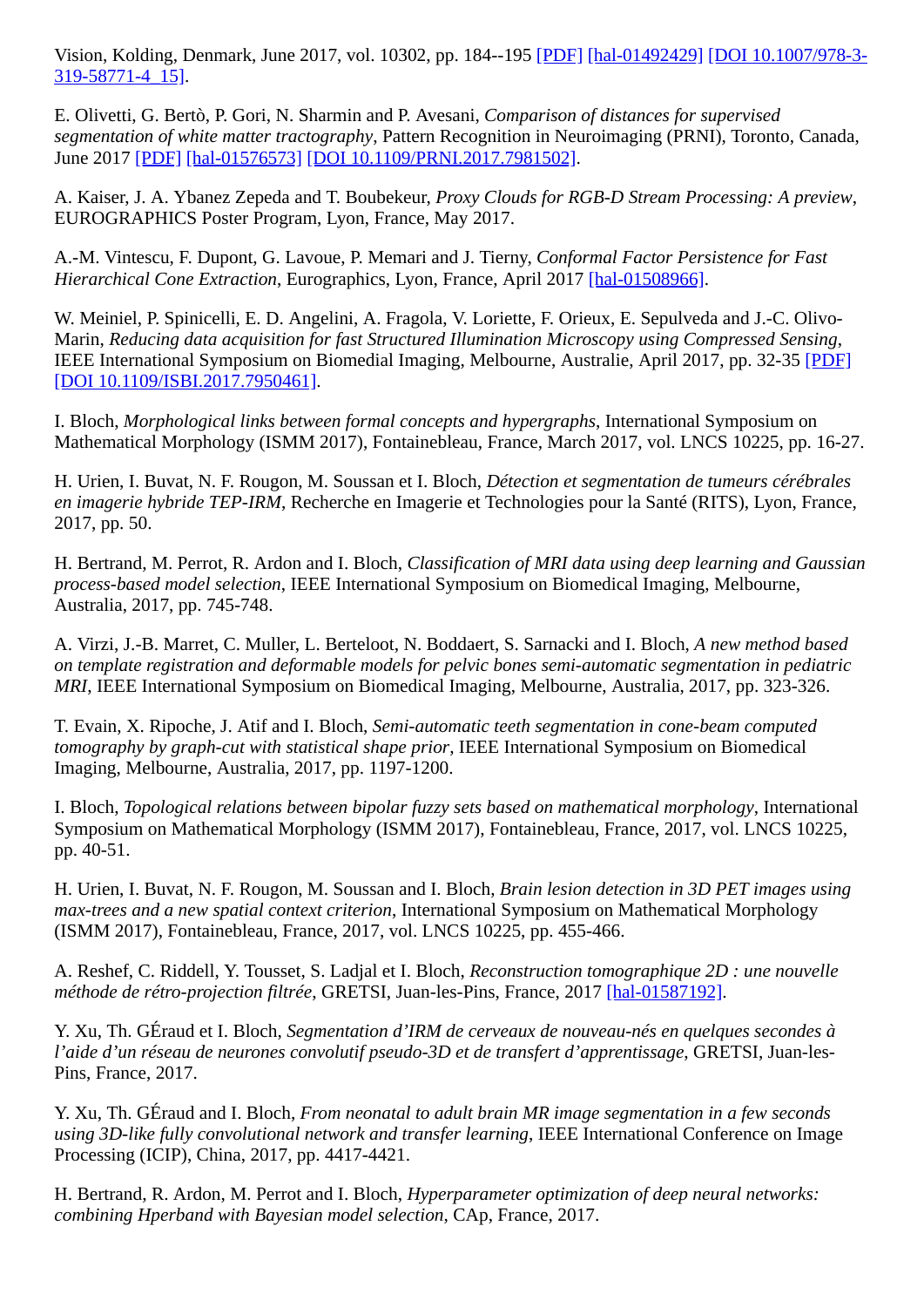C. Muller, A. Virzi, J.-B. Marret, E. Mille, L. Berteloot, D. Grevent, Th. Blanc, N. Garcelon, I. Buffet, E. Hullier-Ammard, P. Gori, N. Boddaert, I. Bloch and S. Sarnacki, *Towards building 3D individual models from MRI segmentation and tractography to enhance surgical planning for pediatric pelvic tumors and malformations*, Surgetica 2017, Strasbourg, France, 2017, pp. 113-115.

Y. Xu, Th. GÉraud, E. Puybareau and I. Bloch, *Brain MRI Segmentation using Fully Convolutional Network and Transfer Learning*, ISEG MICCAI Workshop, Québec, Canada, 2017.

S. Lobry, R. Fjortoft, L. Denis et F. Tupin, *Détection de l'eau dans les images radar du futur satellite SWOT*, GRETSI, Juan-Les-Pins, France, 2017 [\[PDF\].](http://biblio.telecom-paristech.fr/cgi-bin/download.cgi?id=17077)

P. Riot, A. Almansa, Y. Gousseau et F. Tupin, *Mesure de dissimilarité pour les patchs utilisant la corrélation*, GRETSI, Juan-Les-Pins, France, 2017.

W. Zhao, S. Lobry, H. Maître, J.-M. Nicolas and F. Tupin, *Urban area change detection based on generalized likelihood ratio test*, MultiTemp, Bruges, Belgique, 2017.

G. Sileno, I. Bloch, J. Atif and J.-L. Dessalles, *Similarity and Contrast on Conceptual Spaces for Pertinent Description Generation*, 40th German Conference on Artificial Intelligence, Dortmund, Germany, 2017, vol. LNAI 10505, pp. 262-275.

Y. Xu, Th. GÉraud, E. Puybareau, I. Bloch and J. Chazalon, *White matter hyperintensities segmentation in a few seconds using fully convolutional network and transfer learning* , BrainLes MICCAI Workshop and WMH Challenge, Québec, Canada, 2017, vol. LNCS.

H. Maître, *Image and Aesthetics*, The 13th IEEE International Conference on Signal Processing, Chengdu, Sichuan, Chine, December 2016.

S. Rousseau et T. Boubekeur, *Rendu de Monte Carlo Elastique*, AFIG 2016, Lyon, France, Novembre 2016 [\[hal-01457211\]](http://hal-institut-telecom.archives-ouvertes.fr/hal-01457211).

C. Barbanson, A. Almansa, Y. Ferrec and P. Monasse, *Relief Computation from Images of a Fourier Transform Spectrometer for Interferogram Correction*, Fourier Transform Spectroscopy (FTS) Meeting,, Leipzig, Germany, November 2016 [\[PDF\]](https://hal.archives-ouvertes.fr/hal-01408927/) [\[hal-01408927\]](http://hal-institut-telecom.archives-ouvertes.fr/hal-01408927) [\[DOI 10.1364/FTS.2016.FM3E.6\]](http://dx.doi.org/10.1364/FTS.2016.FM3E.6).

T. Boubekeur, P. Cignoni, E. Eisemann, M. Gosele, R. Klein, S. Roth, M. Weinmann and M. Wimmer, *Harvesting Dynamic 3D Worlds from Commodity Sensor Clouds*, Eurographics Workshop on Graphics and Cultural Heritage, Genova, Italy, October 2016 [\[PDF\]](http://cg.cs.uni-bonn.de/en/publications/paper-details/harvest4d_2016/) [\[hal-01444896\].](http://hal-institut-telecom.archives-ouvertes.fr/hal-01444896)

B. Morel, Y. Xu, A. Virzi, Th. GÉraud, C. Adamsbaum and I. Bloch, *A challenging issue: detection of white matter hyperintensities in neonatal brain MRI*, International Conference of the IEEE Engineering in Medicine and Biology Society (EMBC), Orlando, FL, USA, September 2016, pp. 93-96.

Y. Yang, R. De Aldama, J. Atif and I. Bloch, *Efficient Semantic Tableau Generation for Abduction in Propositional Logic*, European Conference on Artificial Intelligence (ECAI), The Hague, The Netherlands, September 2016, pp. 1756-1757.

P. Riot, A. Almansa, Y. Gousseau and F. Tupin, *Penalizing local correlations in the residual improves image denoising performance*, Eusipco, September 2016.

G. Liu, J. Delon, Y. Gousseau and F. Tupin, *Unsupervised change detection between multi-sensor high resolution satellite images*, EUSIPCO, September 2016.

J.-M. Nicolas and F. Tupin, *Statistical models for SAR amplitude data: a unified vision through Mellin transform and Meijer functions*, EUSIPCO, Budapest, Hungary, August 2016.

Q. Hoarau, G. Ginholac, A. Atto, J. M. Nicolas and J. Ph. Ovarlez, *Robust Adaptive Detection of Buried Pipes using GPR*, EUSIPCO, Budapest, August 2016.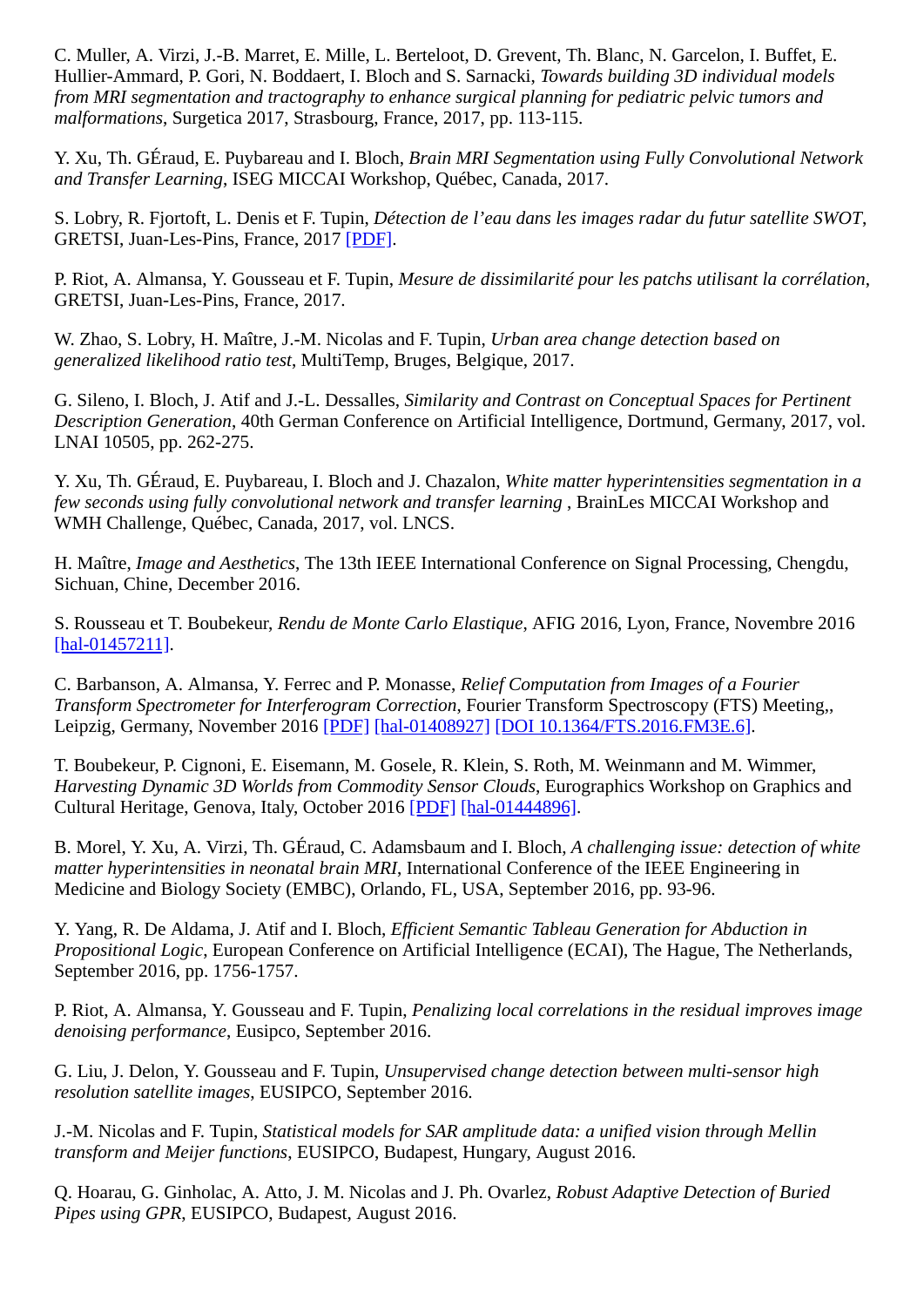G. Terrasse, J. M. Nicolas, E. Trouvé and É. Drouet, *Automatic localization of gas pipes from GPR imagery*, EUSIPCO, Budapest, August 2016.

G. Terrasse, J. M. Nicolas, E. Trouvé and É. Drouet, *Sparse decomposition of the GPR useful signal from hyperbola dictionary*, EUSIPCO, Budapest, August 2016.

A. Reshef, C. Riddell, Y. Tousset, S. Ladjal and I. Bloch, *Dual-rotation C-arm cone-beam computed tomography to increase low-contrast resolution*, 4th International Conference on Image Formation in X-Ray Computed Tomography, Bamberg, Germany, July 2016, pp. 427-430.

S. Lobry, L. Denis et F. Tupin, *Un modèle de décomposition pour la détection de changement dans les séries temporelles d'images RSO*, RFIA, Clermont-Ferrand, France, Juillet 2016 [\[PDF\].](http://biblio.telecom-paristech.fr/cgi-bin/download.cgi?id=16205)

S. Lobry, F. Tupin and L. Denis, *A decomposition model for scatterers change detection in multi-temporal series of SAR images*, IGARSS, Pékin, Chine, July 2016 [\[PDF\].](http://biblio.telecom-paristech.fr/cgi-bin/download.cgi?id=16229)

H. Sportouche, J.-M. Nicolas and F. Tupin, *Mimick Capacity Of Generalized Gamma Distribution For High Resolution SAR Image Statistical Modeling*, IGARSS, Beijing, China, July 2016 [\[PDF\].](http://biblio.telecom-paristech.fr/cgi-bin/download.cgi?id=16244)

S. Réjichi, F. Chaabane and F. Tupin, *VHR Satellite Image Time Series Analysis Using Expert Knowledge Modeling And User Assistance*, IGARSS, Beijing, China, July 2016.

S. Lobry, F. Tupin and R. Fjortoft, *Non-Uniform Markov Random Fields for Classification of SAR Images*, EUSAR, Hambourg, Allemagne, June 2016 [\[PDF\]](http://biblio.telecom-paristech.fr/cgi-bin/download.cgi?id=16175).

F. Weissgerber, *Resolution enhancement of polarimetric images using a high resolution mono-channel image*, EUSAR 2016: 11th European Conference on Synthetic Aperture Radar, Hamburg, June 2016.

M. Boughida and T. Boubekeur, *Interactive Monte-Carlo Ray-Tracing Upsampling*, Eurographics 2016 Poster Program, Lisbon, Portugal, May 2016.

P. Wang, X. Xu, B. Wang, L. S. Wang, Ch. Tu, X. Meng and T. Boubekeur, *Efficient Point based Global Illumination on Intel MIC Architecture*, Eurographics 2016 Poster Program, May 2016.

S. Ebrahimi, E. D. Angelini, L. Gajny and W. Skalli, *LUMBAR SPINE POSTERIOR CORNER DETECTION IN X-RAYS USING HAAR-BASED FEATURES*, IEEE International Symposium on Biomedical Imaging, Pragues, Czech Republic., April 2016, pp. 180-183.

W. Meiniel, Y. Gan, Ch. P. Hendon, J.-C. Olivo-Marin, A. D. Laine and E. D. Angelini, *Sparsity-based simplification of spectral-domain optical coherence tomography images of cardiac samples*, EEE International Symposium on Biomedial Imaging, Prague, République Tchèque, April 2016, pp. 373-376 [\[PDF\]](http://biblio.telecom-paristech.fr/cgi-bin/download.cgi?id=16306) [\[DOI 10.1109/ISBI.2016.7493286\].](http://dx.doi.org/10.1109/ISBI.2016.7493286)

H. Urien, I. Buvat, N. Rougon, S. Boughdad and I. Bloch, *3D PET-driven multi-phase segmentation of menigiomas in MRI* , International Symposium on Biomedical Imaging (ISBI'16), Prague, Czech Republic, 2016, pp. 407-410.

Y. Yang, J. Atif and I. Bloch, *Abductive reasoning for image interpretation based on spatial concrete domains and description logics*, Conférence Nationale en Intelligence Artificielle RFIA-CNIA, Clermont-Ferrand, France, 2016, pp. 191-198.

H. Urien, I. Buvat, N. F. Rougon and I. Bloch, *A 3D hierarchical multimodal detection and segmentation method for multiple sclerosis lesions in MRI*, MICCAI MSSEG Challenge, Athens, Greece, 2016, pp. 69-74.

C. F. Ocampo Blandon and Y. Gousseau, *Non-local exposure fusion*, ICIARP, 2016.

G. Liu, Y. Gousseau and G.-S. Xia, *Texture Synthesis through Convolutional Neural Networks and Spectrum Constraints*, icpr, 2016.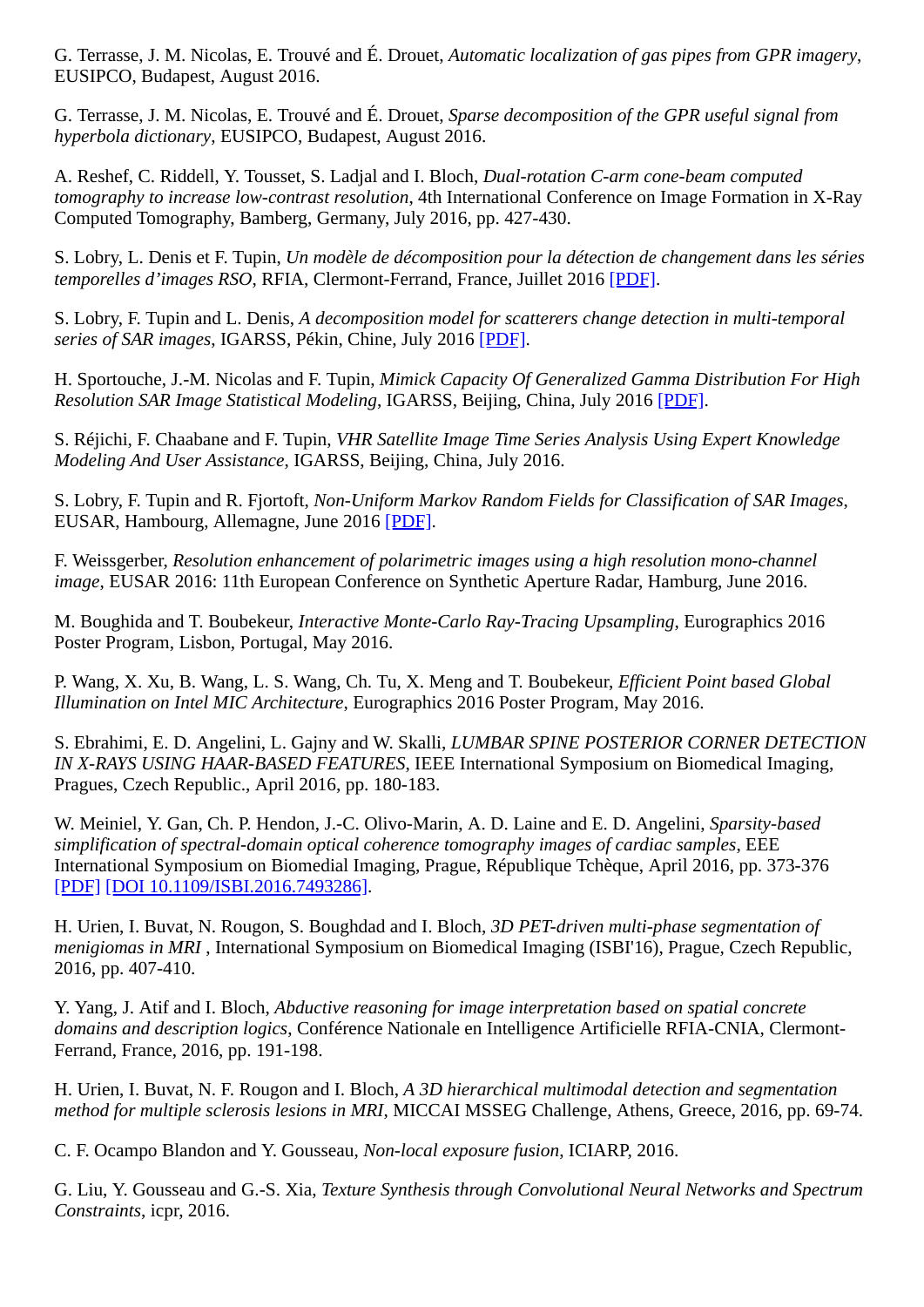M. Lagarrigue, F. Rossant, I. Bloch, M.-H. Errera and M. Pâques, *Segmentation of retinal vessels in adaptive optics images for assessment of vasculitis*, International Conference on Image Processing Theory, Tools and Applications (IPTA), Oulu, Finland, 2016.

J. Atif, I. Bloch et C. Hudelot, *Quelques liens entre la morphologie mathématique et l'analyse formelle de concepts*, 24ème Conférence sur la Logique Floue et ses Applications, LFA 2015, Poitiers, France, Novembre 2015, pp. 299-308.

H. Maître, *A Review of Image Quality Assessment with application to Computational Photography*, SPIE MIPPR'15, Enshi, Hubei, China, October 2015, vol. 9811, n° 9811-23, pp. 23-38 [\[PDF\].](http://biblio.telecom-paristech.fr/cgi-bin/download.cgi?id=15761)

L. Beaudoin, L. Avanthey, A. Gademer, M. Roux and J.-P. Rudant, *Dedicated Payloads for Low Altitude Remote Sensing in Natural Environments*, GeoUAV, ISPRS GeoSpatial Week 2015, La Grande Motte, France, October 2015.

W. Meiniel, Y. Le Montagner, E. D. Angelini et J.-C. Olivo-Marin, *Débruitage d'images biologiques à l'aide de l'acquisition comprimée*, GRETSI, Lyon, France, Septembre 2015 [\[PDF\].](http://biblio.telecom-paristech.fr/cgi-bin/download.cgi?id=15928)

F. Weissgerber, J. M. Nicolas, E. Colin Koeninger et N. Trouvé, *Mesure de la dilatation thermique de la Tour Eiffel par interférométrie RSO differentielle*, Gretsi, Lyon, Septembre 2015.

H. Sportouche, J.-M. Nicolas et F. Tupin, *Capacites d'imitation de la loi Gamma Generalisee pour la modelisation statistique d'images radar haute resolution.*, GRETSI, Lyon, France, Septembre 2015.

D.-Ph. Vo and H. Sahbi, *Contextual kernel map learning for scene transduction*, International Conference on Image Processing, September 2015.

H. Sahbi, *CNRS TELECOM ParisTech at ImageCLEF 2015 Scalable Concept Image Annotation Task: Concept Detection with Blind Localization Proposals*, CLEF conference and Labs of the Evaluation Forum, September 2015.

F. Weissgerber, E. Colin Koeninger, N. Trouvé and J. M. Nicolas, *Comparison between spatial and temporal estimation of entropy on polarimetric SAR images*, MultiTemps, Annecy, August 2015.

H. Legrand and T. Boubekeur, *Morton Integrals for High Speed Geometry Simplification*, ACM SIGGRAPH/EUROGRAPHICS High Performance Graphics 2015 , Los Angeles, USA, August 2015, pp. 105-112 [\[PDF\]](http://www.telecom-paristech.fr/~boubek/papers/HSGS/) [\[hal-01253669\]](http://hal-institut-telecom.archives-ouvertes.fr/hal-01253669).

W. Meiniel, E. D. Angelini and J.-C. Olivo-Marin, *Image denoising by adaptive Compressed Sensing reconstructions and fusions*, SPIE Wavelets and Sparsity XVI, San Diego, USA, August 2015, vol. 9597 [\[PDF\]](http://biblio.telecom-paristech.fr/cgi-bin/download.cgi?id=15927) [\[DOI doi:10.1117/12.2188648\]](http://dx.doi.org/doi:10.1117/12.2188648).

B. Wang, X. Meng and T. Boubekeur, *Non-Diffuse Effects for Point-Based Global Illumination* , ACM SIGGRAPH Poster, Los Angeles, USA, August 2015, pp. 80:1-80:1 [\[PDF\]](http://perso.telecom-paristech.fr/~boubek/papers/WPBGI/).

I. Bloch and J. Atif, *Hausdorff distances between distributions using optimal transport and mathematical morphology*, 12th International Symposium on Mathematical Morphology, Reykjavik, Iceland, July 2015, vol. LNCS 9082, pp. 522-534 [\[hal-01172192\].](http://hal-institut-telecom.archives-ouvertes.fr/hal-01172192)

S. Lobry, L. Denis and F. Tupin, *Sparse + smooth decomposition models for multi-temporal SAR images*, MultiTemp, Annecy, France, July 2015 [\[PDF\]](http://biblio.telecom-paristech.fr/cgi-bin/download.cgi?id=15642).

G. Terrasse, J. M. Nicolas, E. Trouvé and É. Drouet, *Application of the curvelet transform for pipe detection in GPR images*, IGARSS, Milano, Italy, July 2015 [\[PDF\]](http://biblio.telecom-paristech.fr/cgi-bin/download.cgi?id=15680) [\[hal-01187681\].](http://hal-institut-telecom.archives-ouvertes.fr/hal-01187681)

Ch.-A. Deledalle, L. Denis, G. Ferraioli and F. Tupin, *Combining patch-based estimation and total variation regularization for 3D InSAR reconstruction*, IGARSS, Milan, Italy, July 2015.

P. Riot, F. Tupin and J. M. Nicolas, *Markovian graph labeling for 3D reconstruction in dense urban area using SAR and optical images*, IGARSS, Milan, Italy, July 2015.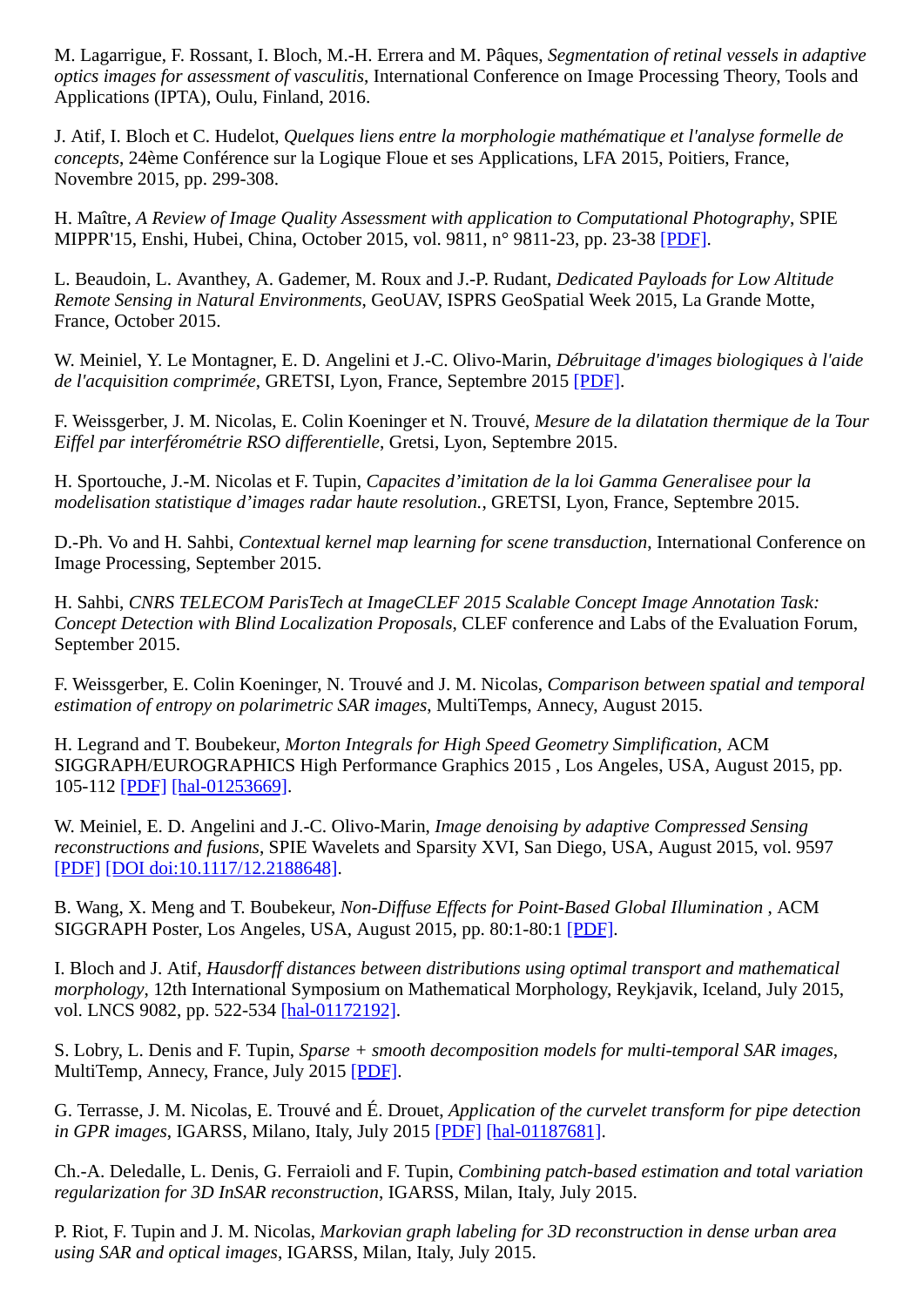S. Tabti, Ch.-A. Deledalle, L. Denis and F. Tupin, *Patch-based SAR image classification: The potential of modeling the statistical distribution of patches with Gaussian mixtures*, IGARSS, Milan, Italy, July 2015.

H. Sahbi, *Discriminant canonical correlation analysis for interactive satellite image change detection*, International Geo-science and remote sensing symposium (IGARSS), July 2015.

E. Guy, P. Punpongsanon, T. Boubekeur, D. Iwai and K. Sato, *LazyNav: 3D Ground Navigation with Non-Critical Body Parts* , IEEE Symposium on 3D User Interfaces, Arles, France, April 2015, pp. XX-XX [\[PDF\]](http://www.telecom-paristech.fr/~boubek/papers/LazyNav/) [\[hal-01444928\].](http://hal-institut-telecom.archives-ouvertes.fr/hal-01444928)

Ch. Miloudi, L. Mugnier, J. Sahel, I. Bloch, F. Rossant and M. Pâques, *Adaptive optics photoreceptor mapping: integration of photoreceptor scintillation by image fusion*, Annual meeting of the Association for Research in Vision and Ophthalmology (ARVO 2015), Denver, USA, April 2015.

W. Meiniel, Y. Le Montagner, E. D. Angelini and J.-C. Olivo-Marin, *Image denoising by multiple Compressed Sensing reconstructions*, IEEE International Symposium on Biomedial Imaging, New York, USA, April 2015, pp. 1232-1235 [\[PDF\]](http://biblio.telecom-paristech.fr/cgi-bin/download.cgi?id=15925) [\[DOI 10.1109/ISBI.2015.7164096\]](http://dx.doi.org/10.1109/ISBI.2015.7164096).

E. Benhaim, H. Sahbi and G. Vitte, *Continuous visual speech recognition for audio speech enhancement*, International Conference on Acoustics, Speech, and Signal Processing (ICASSP), April 2015.

F. Weissgerber, E. Colin Koeninger, N. Trouvé and J. M. Nicolas, *Spectral method for bright scatterers resolution enhancement*, POLinSAR, Frascati, Italy, February 2015.

E. Colin Koeninger, F. Weissgerber, N. Trouvé and J. M. Nicolas, *A NEW LIGHT ON ORIGINS OF POLARIMETRIC MISCLASSIFICATION OF THE SOMA DISTRICT, DUE TO THE DIFFICULTY TO PREDICT ENTROPY*, POLinSAR, Frascati, Italy, February 2015 [\[PDF\].](http://biblio.telecom-paristech.fr/cgi-bin/download.cgi?id=15376)

A.-b. Abou-Elailah, V. Gouet-Brunet and I. Bloch, *Detection of ruptures in spatial relationships in video sequences*, International Conference on Pattern Recognition Applications and Methods - ICPRAM, Lisbon, Portugal, January 2015, pp. 110-120.

S. Dahdouh and I. Bloch, *Shape-based multi-region segmentation framework: application to 3D infants MRI data*, SPIE Medical Imaging, Orlando, FL, USA, 2015, vol. SPIE 9413, pp. 941312-1 - 941312-9.

R. Gauriau, R. Ardon, D. Lesage and I. Bloch, *Multiple template deformation. Application to abdominal organ segmentation*, International Symposium on Biomedical Imaging ISBI'15, New York, USA, 2015, pp. 359-362 [\[hal-01152419\]](http://hal-institut-telecom.archives-ouvertes.fr/hal-01152419).

N. Geeraert, R. Klaus, S. Muller, I. Bloch and H. Bosmans, *Individualized calculation of tissue imparted energy in breast tomosynthesis* , Optimisation in X-ray and Molecular Imaging 2015, Gothenburg, Sweden, 2015.

T. Evain, X. Ripoche, J. Atif and I. Bloch, *Fuzzy "Along" Spatial Relation in 3D. Application to Anatomical Structures in Maxillofacial CBCT*, 18th International Conference on Image Analysis and Processing (ICIAP), Genova, Italy, 2015, vol. LNCS 9279, pp. 271-281.

R. Gauriau, D. Lesage, M. Chiaradia, B. Morel and I. Bloch, *Interactive Multi-Organ Segmentation based on Multiple Template Deformation*, 18th International Conference on Medical Image Computing and Computer Assisted Intervention (MICCAI 2015), Munich, Germany, 2015, vol. LNCS 9351, pp. 55-62.

Y. Li, I. Bloch and W. Shen, *Handling inter-object occlusion for multi-object tracking based on attraction force constraint*, International Conference on Image Analysis and Recognition (ICIAR), Niagara Falls, Canada, 2015, vol. LNCS 9164, pp. 520-527.

M. Pâques, Ch. Miloudi, L. Mugnier, J. Sahel, I. Bloch, F. Rossant and S. Mrejen, *The optical Stiles-Crawford effect strongly affects photoreceptor imaging in diseased retina*, Annual meeting of the Association for Research in Vision and Ophthalmology (ARVO 2015), Denver, USA, 2015.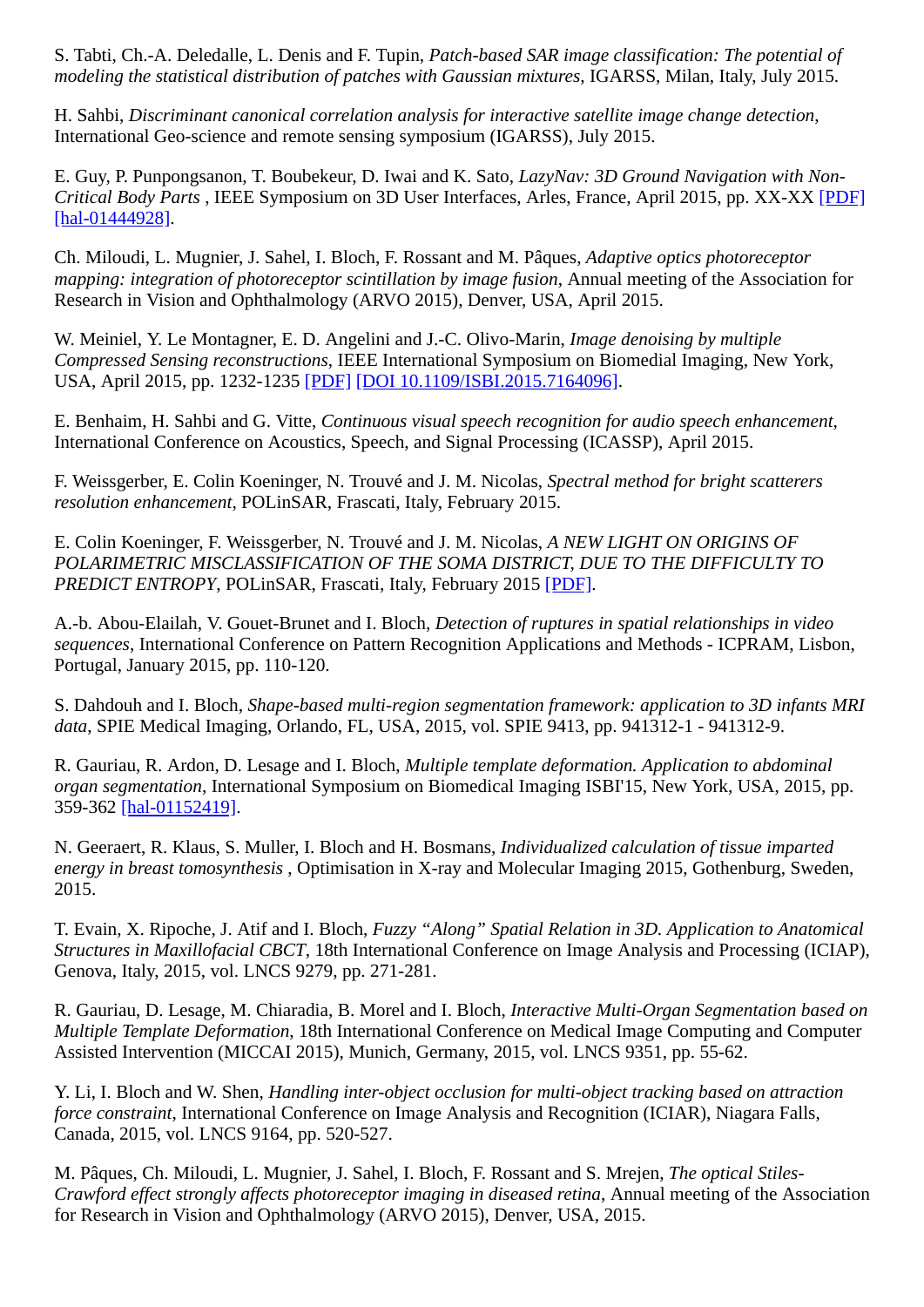P. Irrera, I. Bloch and M. Delplanque, *A landmark-based approach for robust estimation of exposure index values in digital radiography*, 18th International Conference on Medical Image Computing and Computer Assisted Intervention (MICCAI 2015), Munich, Germany, 2015, vol. LNCS 9350, pp. 627-634.

A. Ralescu, I. Bloch and R. M. Cesar, *Preliminary Study Towards a Fuzzy Model for Visual Attention*, International Joint Conference on Artificial Intelligence (IJCAI 2015), Fuzzy Logic in AI Workshop, Buenos Aires, Argentina, 2015.

H. Morimitsu, R. M. Cesar and I. Bloch, *Attributed Graphs for Tracking Multiple Objects in Structured Sports Videos*, ICCV CVsports'15, Santiago, Chili, 2015, pp. 34-42.

Y. Yang, J. Atif and I. Bloch, *Abductive reasoning using tableau methods for high-level image interpretation*, German Conference on Artificial Intelligence, KI2015, Dresden, Germany, 2015, vol. LNAI 9324, pp. 356- 365.

P. Punpongsanon, E. Guy, T. Boubekeur, D. Iwai and K. Sato, *Ground Navigation in 3D Scenes using Simple Body Motions*, International Conference on Artificial Reality and Telexistence - Demo Program, Bremen, Germany, December 2014, pp. 19-20 [\[PDF\]](http://http//www.telecom-paristech.fr/~boubek/papers/GroundNav/) [\[hal-01117082\]](http://hal-institut-telecom.archives-ouvertes.fr/hal-01117082).

H. Sahbi, *Finite State Machines for Structured Scene Decoding*, RLCO - Neural Information Processing Systems (NIPS), December 2014.

H. Morimitsu, R. M. Cesar and I. Bloch, *A spatio-temporal approach for multiple object detection in videos using graphs and probability maps*, International Conference on Image Analysis and Recognition (ICIAR), Vilamoura, Portugal, November 2014, vol. LNCS 8815, pp. 421-428.

N. Lermé, F. Rossant, I. Bloch, M. Pâques and E. Koch, *Coupled parallel snakes for segmenting healthy and pathological retinal arteries in adaptive optics images*, International Conference on Image Analysis and Recognition (ICIAR), Vilamoura, Portugal, November 2014, vol. LNCS 8815, pp. 311-320.

T. Baar, M. V. Ortiz Segovia and H. Brettel, *Colour Management of Prints with Variant Gloss*, 22nd Color and Imaging Conference (CIC12), Boston, USA, November 2014, vol. 22, pp. 48-52.

V. Israel-Jost, J. Darbon, E. D. Angelini and I. Bloch, *On the implementation of the multi-phase region segmentation, solving the hidden phase problem* , IEEE International Conference on Image Processing, Paris, France, October 2014, pp. 4338-4342.

D. Salvadeo, I. Bloch, F. Tupin, N. Mascarenhas, A. Levada, Ch.-A. Deledalle and S. Dahdouh, *Denoising based on non-local means for ultrasound images with simultaneous multiple noise distributions*, IEEE International Conference on Image Processing, Paris, France, October 2014, pp. 2699-2703.

T. Boubekeur, *ShellCam: Interactive Geometry-Aware Virtual Camera Control*, IEEE International Conference on Image Processing (ICIP), Paris, France, October 2014, pp. 4003-4007 [\[PDF\]](http://www.telecom-paristech.fr/~boubek/papers/ShellCam/) [\[hal-01117093\]](http://hal-institut-telecom.archives-ouvertes.fr/hal-01117093).

I. Bloch et J. Atif, *Comparaison de relations spatiales floues - Approches par transport optimal et morphologie mathématique*, Rencontres Francophones sur la Logique Floue et ses Applications - LFA, Cargèse, France, Octobre 2014, pp. 133-140 [\[PDF\]](http://biblio.telecom-paristech.fr/cgi-bin/download.cgi?id=14766) [\[hal-01172038\]](http://hal-institut-telecom.archives-ouvertes.fr/hal-01172038).

L. Wang and H. Sahbi, *Bags-of-Daglets for Action Recognition*, International Conference on Image Processing, October 2014.

F. Weissgerber, E. Colin Koeninger, N. Trouvé and J. M. Nicolas, *Statistics for complex correlation coefficients applied to avanced SAR modes: Interferometry and Polarimetry*, International radar conference 2014, Lille, France, October 2014.

D.-Ph. Vo and H. Sahbi, *Modeling Label Dependencies in Kernel Learning for Image Annotation*, International Conference on Image Processing, October 2014.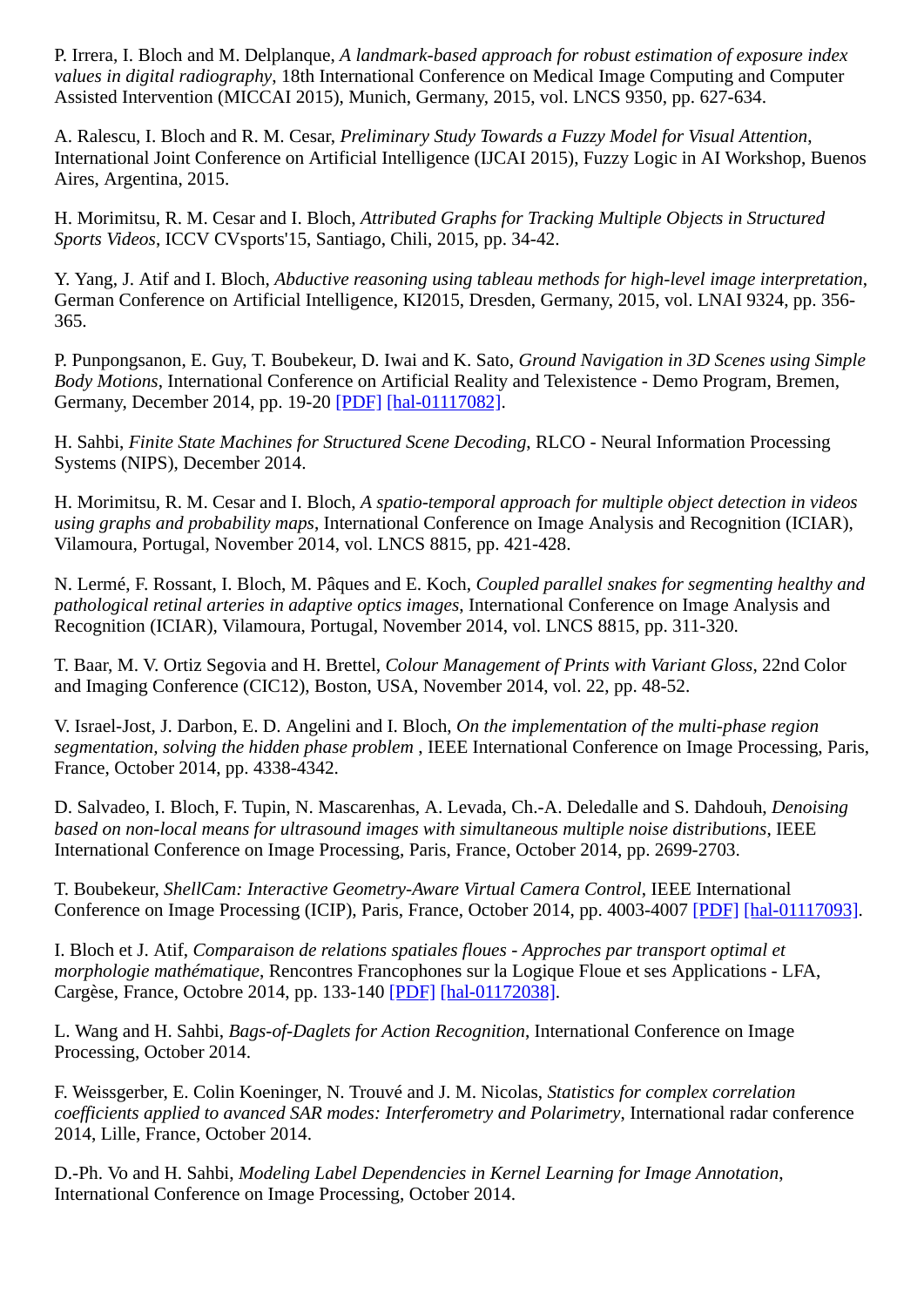S. Tabti, Ch.-A. Deledalle, L. Denis and F. Tupin, *Modeling the distribution of patches with shift-invariance: application to SAR image restoration*, ICIP, Paris, France, September 2014.

C. Hudelot, J. Atif and I. Bloch, *ALC(F): a new description logics for spatial reasoning in images*, 1st International Workshop on Computer vision + ONTology Applied Cross-disciplinary Technologies (CONTACT 2014), Zurich, Switzerland, September 2014, vol. LNCS 8926, pp. 370-384.

L. Wang and H. Sahbi, *Nonlinear Cross-View Sample Enrichment for Action Recognition*, TASK-CV'2014 workshop, European Conference on Computer Vision (ECCV), September 2014.

H. Morimitsu, R. M. Cesar and I. Bloch, *A graph-based approach for object detection and action recognition in videos*, FEAST Workshop at ICPR, Stockholm, Sweden, August 2014.

A. Graciano Fouquier, R. M. Cesar and I. Bloch, *Modeling and recognition of structured objects: a statistical-relational approach*, FEAST Workshop at ICPR, Stockholm, Sweden, August 2014.

N. Lermé, F. Rossant, I. Bloch, M. Pâques and E. Koch, *Segmentation of retinal arteries in adaptive optics images*, International Conference on Pattern Recognition (ICPR), Stockholm, Sweden, August 2014, pp. 574-578.

H. Sahbi, *Network-Dependent Image Annotation Based on Explicit Context-Dependent Kernel Maps*, International Conference on Pattern Recognition (ICPR), August 2014.

U. Verma, F. Rossant, I. Bloch, J. Orensanz, D. Boisgontier and M. Lagarrigue, *Tomato development monitoring in an open field, using a two-camera acquisition system*, 12th International Conference Precision Agriculture, Indianapolis, USA, July 2014.

F. Distel, J. Atif and I. Bloch, *Concept Dissimilarity with Triangle Inequality*, 14th International Conference on Principles of Knowledge Representation and Reasoning, Wien, Austria, July 2014, pp. 614-617.

S. Tabti, Ch.-A. Deledalle, L. Denis and F. Tupin, *Building invariance properties for dictionaries of SAR image patches* , IGARSS , Quebec, Canada, July 2014.

X. Su, Ch.-A. Deledalle, F. Tupin and H. Sun, *Change Classification of Multi-Temporal SAR Series by Generalized Likelihood Ratio Test*, IGARSS, Quebec, Canada, July 2014.

E. Shaheen, F. Bemelmans, Ch. Van Ongeval, F. De Keyzer, N. Geeraert and H. Bosmans, *The Investigation of Different Factors to Optimize the Simulation of 3D Mass*, International Workshop on Breast Imaging, Gifu City, Japan, July 2014, pp. B04 [\[hal-01017125\].](http://hal-institut-telecom.archives-ouvertes.fr/hal-01017125)

B. Morel, S. Kemel, S. Dahdouh, C. Adamsbaum et I. Bloch, *Etude de la reproductibilité des interprétations d'IRM cérébrales néonatales*, Congrès des Sociétés de Pédiatrie, Lyon, France, Juillet 2014.

F. Dellinger, J. Delon, Y. Gousseau, J. Michel and F. Tupin, *Change detection for high resolution satellite images, based on SIFT algorithm and a contrario approach*, IGARSS, Quebec, Canada, July 2014.

J. Preciozzi, P. Musé, A. Almansa, S. Durand, A. Khazaal and B. Rougé, *SMOS images restoration from L1A data: A sparsity-based variational approach*, IEEE Geoscience and Remote Sensing Symposium, Quebec, Canada, July 2014, pp. 2487-2490 [\[PDF\]](http://biblio.telecom-paristech.fr/cgi-bin/download.cgi?id=16025) [\[hal-01265931\]](http://hal-institut-telecom.archives-ouvertes.fr/hal-01265931) [\[DOI 10.1109/IGARSS.2014.6946977\]](http://dx.doi.org/10.1109/IGARSS.2014.6946977).

N. Varsier, I. Bloch, Ch. Person, A. Peyman, T. Wu and J. Wiart, *ACTE: a new project analyzing the exposure of very young children to LTE wireless communication systems*, BioEM2014, Cape Town, South Africa, June 2014.

N. Geeraert, R. Klausz, S. Muller, I. Bloch and H. Bosmans, *Evaluation of exposure in mammography: limitations of average glandular dose and proposal of a new quantity*, Radiation Protection in Medicine 2014, Varna, Bulgarie, June 2014, pp. S7.06 [\[hal-01017055\].](http://hal-institut-telecom.archives-ouvertes.fr/hal-01017055)

Th. Guillemot, A. Almansa and T. Boubekeur, *Covariance Trees for 2D and 3D Processing*, IEEE Conference on Computer Vision and Pattern Recognition (CVPR), Colombus, USA, June 2014, pp. 556-563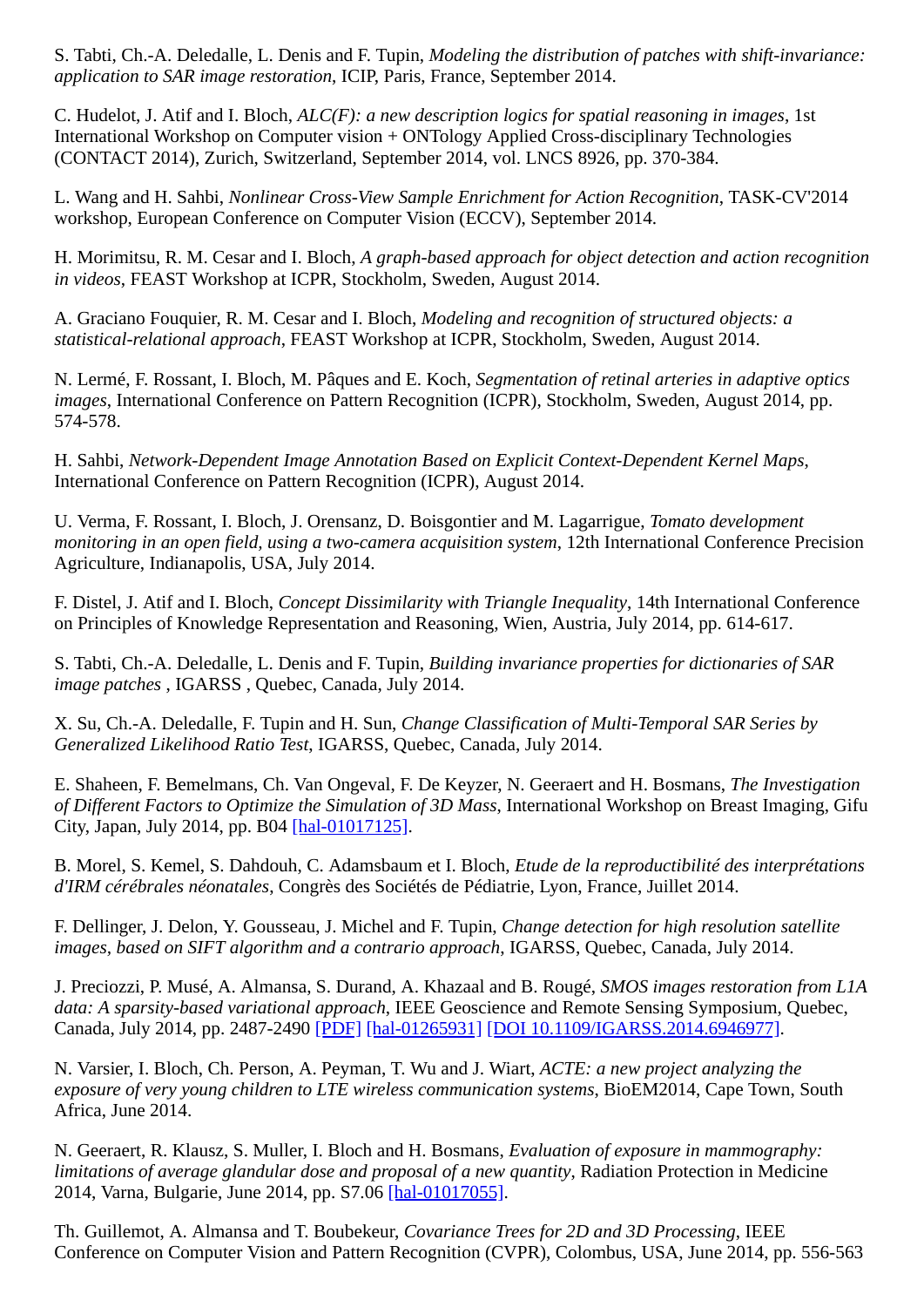## [\[PDF\]](http://biblio.telecom-paristech.fr/cgi-bin/download.cgi?id=14590) [\[hal-01117099\]](http://hal-institut-telecom.archives-ouvertes.fr/hal-01117099) [\[DOI 10.1109/CVPR.2014.78\]](http://dx.doi.org/10.1109/CVPR.2014.78).

E. Provenzi, *A variational perspective on perceptually-inspired color and contrast enhancement (invited conference)*, SIAM Conference on Imaging Science - "Mathematics for Imaging: the Legacy of Vicent Caselles", Hong Kong, China, May 2014.

E. Provenzi, *A Wavelet-Based Framework for Perceptually-Inspired Color Enhancement (invited conference)*, SIAM Conference on Imaging Science - "Color Perception and Image Enhancement", Hong Kong, China, May 2014.

C. Aguerrebere, A. Almansa, J. Delon, Y. Gousseau and P. Musé, *Single Shot High Dynamic Range Imaging Using Piecewise Linear Estimators*, International Conference on Computational Photography, Santa Clara, CA, May 2014 [\[PDF\]](http://perso.telecom-paristech.fr/~gousseau/single_shot_hdr/) [\[DOI 10.1109/ICCPHOT.2014.6831807\].](http://dx.doi.org/10.1109/ICCPHOT.2014.6831807)

E. Benhaim, H. Sahbi and G. Vitte, *Continuous Visual Speech Recognition for Multimodal Fusion*, International Conference on Acoustics, Speech, and Signal Processing (ICASSP), May 2014.

A. El Ghoul and H. Sahbi, *Semi-supervised learning using a graph-based phase field model for imbalanced data set classification*, International Conference on Acoustics, Speech, and Signal Processing (ICASSP), May 2014.

A. Mikhno, E. D. Angelini and A. F. Laine, *Locally Weighted Total Variation Denoising for PSF modeling Artifact Suppression in PET Reconstruction*, IEEE International Symposium on Biomedical Imaging, Beijing, China, April 2014, pp. 971-974.

P. Irrera, I. Bloch and M. Delplanque, *Contrast enhancement of micro-dose X-ray images*, IEEE International Symposium on Biomedical Imaging - ISBI, Beijing, China, April 2014, pp. 489-492.

U. Verma, F. Rossant, I. Bloch, J. Orensanz and D. Boisgontier, *Shape-based segmentation of tomatoes for agriculture monitoring*, International Conference on Pattern Recognition Applications and Methods (ICPRAM), Angers. France, March 2014, pp. 402-411.

E. Colin Koeninger, F. Weissgerber and F. Janez, *Urban change detection by comparing SAR images at different resolution and polarimetric modes*, EUSAR 2014 – 10th European Conference on Synthetic Aperture Radar, March 2014.

T. Baar, S. Samadzadegan, H. Brettel, Ph. Urban and M. V. Ortiz Segovia, *Printing gloss effects in a 2.5D system*, Proc. SPIE 9018, Measuring, Modeling, and Reproducing Material Appearance, San Francisco, USA, February 2014, vol. 9018, pp. 90180M–90180M–8.

C. Herold, V. Despiegel, S. Gentric, S. Dubuisson and I. Bloch, *3D head model fitting evaluation protocol on synthetic databases for acquisition system comparison*, VISAPP 2014 - International Conference on Computer Vision Theory and Applications, Lisbon, Portugal, 2014, pp. 296-305.

A. B. Graciano, S. Dubuisson, I. Bloch and A. Kloeckner, *Towards Automated Video Analysis of Sensorimotor Assessment Data*, International Conference on Pattern Recognition Applications and Methods (ICPRAM), Angers. France, 2014, pp. 735-740.

F. Distel, J. Atif and I. Bloch, *Concept Dissimilarity based on Tree Edit Distance and Morphological Dilations*, European Conference on Artificial Intelligence (ECAI), Prag, Czech Republic, 2014, pp. 249-254.

R. Gauriau, R. Cuingnet, D. Lesage and I. Bloch, *Multi-organ localization combining global-to-local regression and confidence maps*[, MICCAI, Boston, USA, 2014, vol. LNCS 8675, pp. 337-344 \[hal-](http://hal-institut-telecom.archives-ouvertes.fr/hal-01138091)01138091].

M. Pâques, F. Rossant, N. Lermé, Ch. Miloudi, C. Kulcsar, J. Sahel, L. Mugnier, I. Bloch, K. Loquin and E. Koch, *Adaptive optics imaging of retinal microstructures: image processing for medical applications*, International Workshop on Computational Intelligence for Multimedia Understanding (IWCIMU), Paris, France, 2014.